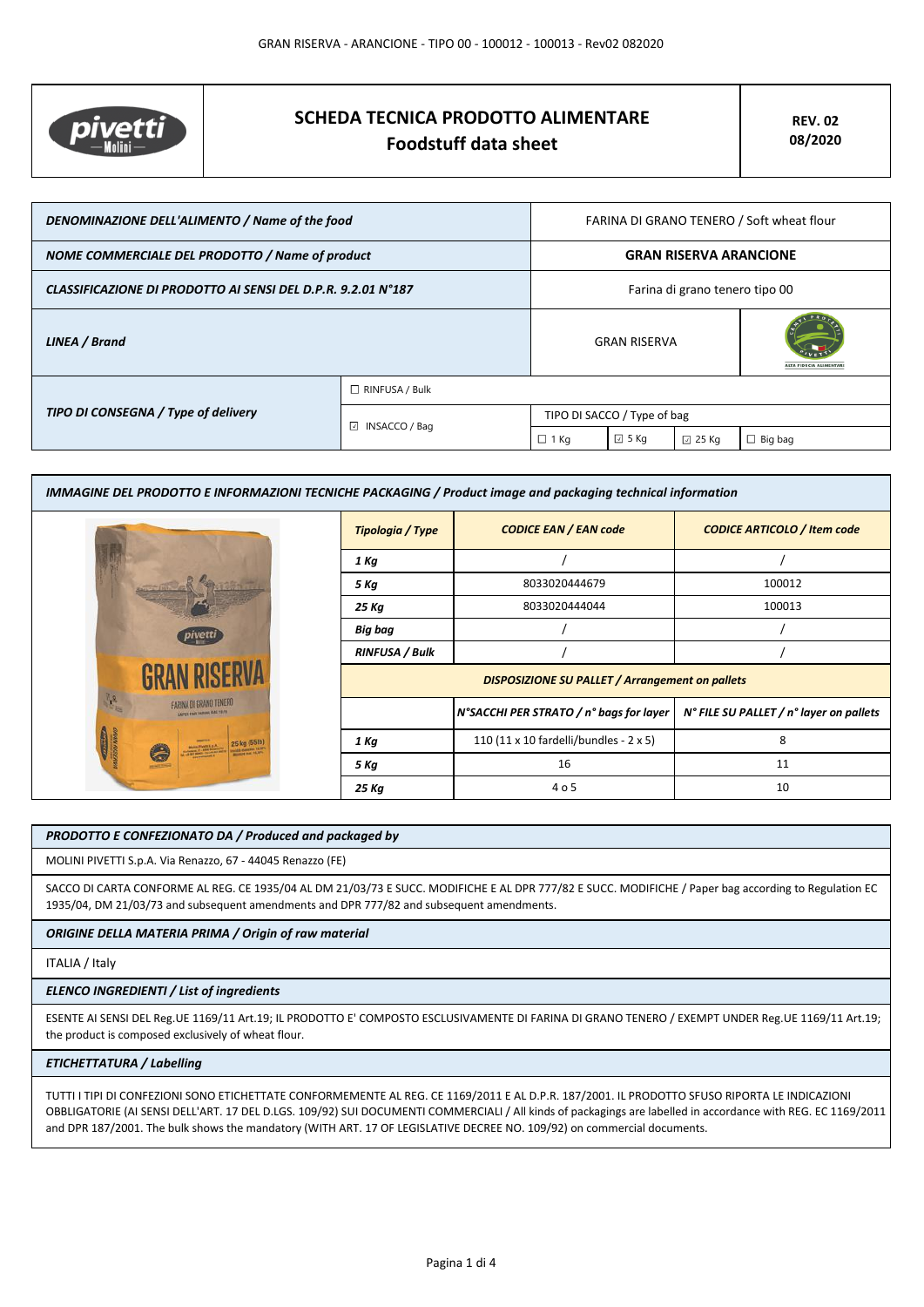| CARATTERISTICHE CHIMICO - FISICHE E REOLOGICHE / Chemical - physical and rheological characteristics                             |                                                           |                                                                                     |                                      |  |
|----------------------------------------------------------------------------------------------------------------------------------|-----------------------------------------------------------|-------------------------------------------------------------------------------------|--------------------------------------|--|
| <b>PARAMETRI / Parameters</b>                                                                                                    | <b>UNITA' DI</b><br><b>MISURA /</b><br>Unit of<br>measure | <b>VALORE MIN /</b><br><b>Minimum value</b>                                         | <b>VALORE MAX / Maximum</b><br>value |  |
| UMIDITA' (Reg. CEE n° 1470/68) / Humidity                                                                                        | %                                                         |                                                                                     | 15,5                                 |  |
| PROTEINE (Metodo Kjeldhal N x 5,70) Protein (Kjeldhal method N x 5,70)                                                           | % $s/s$                                                   | 12,5                                                                                |                                      |  |
| MINERALI / Minerals                                                                                                              | % $s/s$                                                   |                                                                                     | 0,55                                 |  |
| INDICE DI CADUTA HAGBERG / Falling Number (Perten method)                                                                        | Sec                                                       | 280                                                                                 |                                      |  |
| GLUTINE / Gluten                                                                                                                 | % $s/s$                                                   | 11,5                                                                                |                                      |  |
| ALVEOGRAMMA (METODO CHOPIN) / Alveograph (Chopin Method)                                                                         |                                                           |                                                                                     |                                      |  |
| W (103 erg)                                                                                                                      | Joule                                                     | 290                                                                                 | 320                                  |  |
| P/L                                                                                                                              |                                                           | 0,50                                                                                | 0,70                                 |  |
| FARINOGRAMMA (METODO BRABENDER) / Farinograph (Brabender Method)                                                                 |                                                           |                                                                                     |                                      |  |
| ASSORBIMENTO ACQUA / Absorption water                                                                                            | %                                                         | 55                                                                                  |                                      |  |
| TEMPO DI ASSORBIMENTO / Water absorption time                                                                                    | Min                                                       | 1,5                                                                                 |                                      |  |
| STABILITA' / Stability                                                                                                           | Min                                                       | 8                                                                                   |                                      |  |
| PROPRIETA' ORGANOLETTICHE / Organoleptic properties                                                                              |                                                           |                                                                                     |                                      |  |
| COLORE / Colour                                                                                                                  |                                                           | BIANCO TIPICO / Typical white                                                       |                                      |  |
| ODORE / Aroma & Flavor                                                                                                           |                                                           | <b>GRADEVOLE E NATURALE / Pleasant and natural</b>                                  |                                      |  |
| ASPETTO / Appearance                                                                                                             |                                                           | POLVERE SOFFICE / Fluffy powder                                                     |                                      |  |
| PERCEZIONE AL TATTO / Perception to the touch                                                                                    |                                                           | SCORREVOLE, OMOGENEA E PRIVA DI GRUMI / sliding,<br>homogenous, lump-free           |                                      |  |
| <b>CONTAMINANTI / Contaminants</b>                                                                                               |                                                           |                                                                                     |                                      |  |
| <b>PARAMETRI / Parameters</b>                                                                                                    | <b>UNITA' DI</b><br><b>MISURA</b> /<br>Unit of<br>measure | <b>VALORE MASSIMO CONSENTITO PER LEGGE /</b><br><b>Maximum value allowed by law</b> |                                      |  |
| CHIMICO - FISICI / Chemical - physical                                                                                           |                                                           |                                                                                     |                                      |  |
| RESIDUI PESTICIDI (ORGANOFOSFORATI, CLORURATI, PIRETROIDI) / Residual pesticides<br>(organophosphates, chlorinated, Pyrethroids) | $\mu$ g / Kg                                              | ENTRO I LIMITI DI LEGGE / legal limits                                              |                                      |  |
| AFLATOSSINE B1 / Aflatoxin B1                                                                                                    | $\mu$ g / Kg                                              | < 2,0                                                                               |                                      |  |
| AFLATOSSINE (B1, B2, G1, G2) / Aflatoxin B1-B2-G1-G2                                                                             | µg / Kg                                                   | < 4,0                                                                               |                                      |  |
| OCRATOSSINA A / Ochratoxin A                                                                                                     | $\mu$ g / Kg                                              | < 3,0                                                                               |                                      |  |
| ZEARALENONE / Zearalenone                                                                                                        | $\mu$ g / Kg                                              | < 75                                                                                |                                      |  |
| DEOSSIVALENOLO (DON) / Vomitoxin (DON)                                                                                           | $\mu$ g / Kg                                              | $< 750$                                                                             |                                      |  |
| PIOMBO                                                                                                                           | mg / Kg                                                   | < 0,20                                                                              |                                      |  |
| CADMIO                                                                                                                           | mg / Kg                                                   | < 0,10                                                                              |                                      |  |
| MICROBIOLOGICI / Microbiological                                                                                                 |                                                           |                                                                                     |                                      |  |
| CONTA BATTERICA TOTALE (CBT) / Total Plate Count                                                                                 | U.F.C. $/g$                                               | < 100000                                                                            |                                      |  |
| <b>COLIFORMI TOTALI / Total coliforms</b>                                                                                        | U.F.C. $/g$                                               | < 500                                                                               |                                      |  |
| LIEVITI / Yeasts                                                                                                                 | U.F.C. $/g$                                               | < 1500                                                                              |                                      |  |
| MUFFE/Molds                                                                                                                      | U.F.C. $/g$                                               | < 1500                                                                              |                                      |  |
| ESCHERICHIA COLI / Escherichia coli                                                                                              | U.F.C. $/g$                                               | < 10                                                                                |                                      |  |
| SALMONELLA / Salmonella                                                                                                          | U.F.C. $/g$                                               | ASSENTE / Absent                                                                    |                                      |  |
| FRAMMENTI DI INSETTO (METODO AOAC) / Filth Test                                                                                  |                                                           |                                                                                     |                                      |  |
| FRAMMENTI DI INSETTO / Fragments of insect                                                                                       | $n^{\circ}$ / 50 g                                        | $< 50$                                                                              |                                      |  |
| PELI DI RODITORE / Rodent hairs                                                                                                  | $n^{\circ}$ / 50 g                                        | ASSENTE / Absent                                                                    |                                      |  |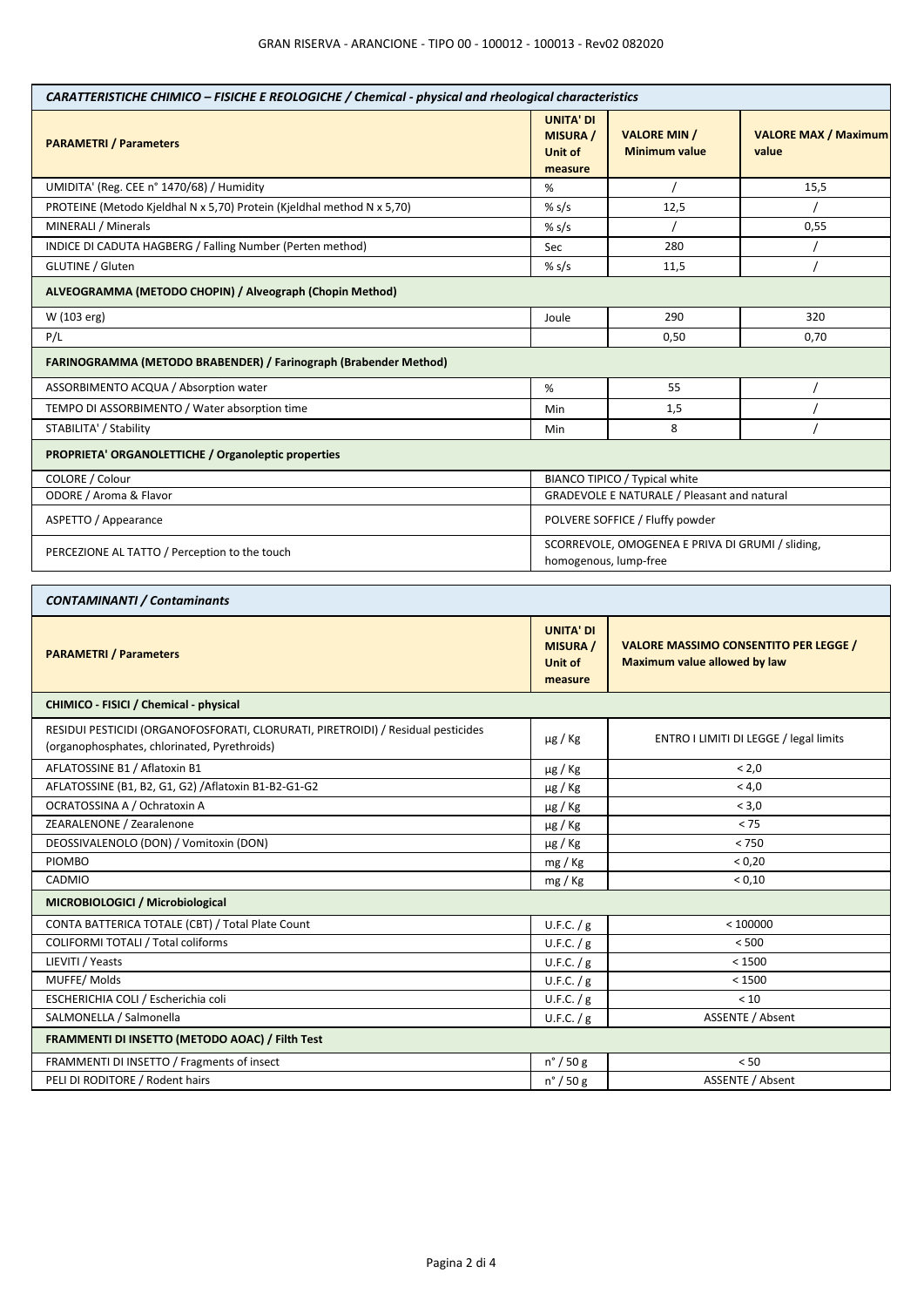| VALORI NUTRIZIONALI MEDI PER 100 g DI PRODOTTO / Mean Nutritional value for 100 g product |                                              |                                  |  |
|-------------------------------------------------------------------------------------------|----------------------------------------------|----------------------------------|--|
| <b>PARAMETRI / Parameters</b>                                                             | <b>UNITA' DI MISURA /</b><br>Unit of measure | <b>VALORE MEDIO / Mean value</b> |  |
| <b>ENERGIA</b> / Energy                                                                   | kJ - Kcal                                    | 1465<br>345                      |  |
| GRASSI / Fat                                                                              | g                                            | 1,0                              |  |
| DI CUI ACIDI GRASSI SATURI / Of which saturates                                           | g                                            | 0,1                              |  |
| CARBOIDRATI / Carbohydrates                                                               | g                                            | 70                               |  |
| DI CUI ZUCCHERI / Of which sugars                                                         | g                                            | 1,3                              |  |
| FIBRE / Fibre                                                                             | g                                            | 1,6                              |  |
| PROTEINE / Protein                                                                        | g                                            | 12,5                             |  |
| SALE / Salt                                                                               | g                                            | 0                                |  |

| SOSTANZE O PRODOTTI CHE PROVOCANO ALLERGIE O INTOLLERANZE / Substances or products causing allergies or intolerances                                                                                                                                                                                                                                                                                                                                                                                                                                                                                                                                                                                                               |                                                                |                                                                                                                                                               |  |
|------------------------------------------------------------------------------------------------------------------------------------------------------------------------------------------------------------------------------------------------------------------------------------------------------------------------------------------------------------------------------------------------------------------------------------------------------------------------------------------------------------------------------------------------------------------------------------------------------------------------------------------------------------------------------------------------------------------------------------|----------------------------------------------------------------|---------------------------------------------------------------------------------------------------------------------------------------------------------------|--|
| SOSTANZE O PRODOTTI CHE PROVOCANO ALLERGIE O INTOLLERANZE - Reg. UE 1169/11 Art.<br>21 e Allegato II / Substances or products causing allergies or intolerances - Reg. UE 1169/11<br>Art. 21 e Annex II                                                                                                                                                                                                                                                                                                                                                                                                                                                                                                                            | <b>PRESENTE NEL</b><br><b>PRODOTTO / Inside the</b><br>product | <b>PRESENZA EVENTUALE E NON</b><br><b>INTENZIONALE (CONTAMINAZIONE</b><br><b>CROCIATA) / Possible and</b><br>unintentional presence (cross-<br>contamination) |  |
| Cereali contenenti glutine: grano (farro e grano khorasan), segale, orzo, avena o i loro ceppi ibridati e prodotti derivati /<br>Cereal containing gluten, namely: wheat (such as spelt and khorasan wheat), rye, barely, oats or their hybridised strains,<br>and products thereof                                                                                                                                                                                                                                                                                                                                                                                                                                                | SI (grano) / yes (wheat)                                       | NO / no                                                                                                                                                       |  |
| Crostacei e prodotti a base di crostacei / Crustaceans and products thereof                                                                                                                                                                                                                                                                                                                                                                                                                                                                                                                                                                                                                                                        | NO / no                                                        | NO / no                                                                                                                                                       |  |
| Uova e prodotti a base di uova / Eggs and products thereof                                                                                                                                                                                                                                                                                                                                                                                                                                                                                                                                                                                                                                                                         | NO / no                                                        | NO/no                                                                                                                                                         |  |
| Pesce e prodotti a base di pesce / Fish and products thereof                                                                                                                                                                                                                                                                                                                                                                                                                                                                                                                                                                                                                                                                       | NO / no                                                        | NO / no                                                                                                                                                       |  |
| Arachidi e prodotti a base di arachidi / Peanuts and products thereof                                                                                                                                                                                                                                                                                                                                                                                                                                                                                                                                                                                                                                                              | NO / no                                                        | NO / no                                                                                                                                                       |  |
| Soia e prodotti a base di soia / Soybeans and products thereof                                                                                                                                                                                                                                                                                                                                                                                                                                                                                                                                                                                                                                                                     | NO/no                                                          | SI (soia) / yes (soy)                                                                                                                                         |  |
| Latte e prodotti a base di latte (incluso il lattosio) / Milk and products thereof                                                                                                                                                                                                                                                                                                                                                                                                                                                                                                                                                                                                                                                 | NO / no                                                        | NO / no                                                                                                                                                       |  |
| Frutta a guscio, vale a dire: mandorle (Amygdalus communis L.), nocciole (Corylus avellana), noci (Juglans regia), noci di<br>acagiù (Anacardium occidentale), noci di pecan [Carya illinoinensis (Wangenh.) K. Koch], noci del Brasile (Bertholletia<br>excelsa), pistacchi (Pistacia vera), noci macadamia o noci del Queensland (Macadamia ternifolia), e i loro prodotti / Nuts,<br>namely: almonds (Amygdalus communis L.), hazelnuts (Corylus avellana), walnuts (Juglans regia), cashews (Anacardium<br>occidentale), pecan nuts (Carya illinoinensis (Wangenh.) K. Koch), Brazil nuts (Bertholletia excelsa), pistachio nuts<br>(Pistacia vera), macadamia or Queensland nuts (Macadamia ternifolia), and products thereof | NO/no                                                          | NO/no                                                                                                                                                         |  |
| Sedano e prodotti a base di sedano / Celery and products thereof                                                                                                                                                                                                                                                                                                                                                                                                                                                                                                                                                                                                                                                                   | NO / no                                                        | NO / no                                                                                                                                                       |  |
| Senape e prodotti a base di senape / Mustard and products thereof                                                                                                                                                                                                                                                                                                                                                                                                                                                                                                                                                                                                                                                                  | NO / no                                                        | NO / no                                                                                                                                                       |  |
| Semi di sesamo e prodotti a base di semi di sesamo / Sesame Seeds and products thereof                                                                                                                                                                                                                                                                                                                                                                                                                                                                                                                                                                                                                                             | NO / no                                                        | NO / no                                                                                                                                                       |  |
| Frutta a guscio: mandorle, nocciole, noci comuni ecc e prodotti derivati / Tree Nuts                                                                                                                                                                                                                                                                                                                                                                                                                                                                                                                                                                                                                                               | NO / no                                                        | NO / no                                                                                                                                                       |  |
| Anidride solforosa e solfiti in concentrazioni superiori a 10 mg/Kg o 10 mg/litro in termini di SO2 / Sulphur dioxide and<br>sulphites at concentrations of more than 10 mg/Kg or 10 mg/litre in terms of the total SO2                                                                                                                                                                                                                                                                                                                                                                                                                                                                                                            | NO / no                                                        | NO / no                                                                                                                                                       |  |
| Lupini e prodotti a base di lupini / Lupin and products thereof                                                                                                                                                                                                                                                                                                                                                                                                                                                                                                                                                                                                                                                                    | NO / no                                                        | NO / no                                                                                                                                                       |  |
| Molluschi e prodotti a base di molluschi / Molluscs and products thereof                                                                                                                                                                                                                                                                                                                                                                                                                                                                                                                                                                                                                                                           | NO / no                                                        | NO/no                                                                                                                                                         |  |
|                                                                                                                                                                                                                                                                                                                                                                                                                                                                                                                                                                                                                                                                                                                                    |                                                                |                                                                                                                                                               |  |

| <b>DURATA DEL PRODOTTO / Shelf Life</b>                                       |                                                                                |  |
|-------------------------------------------------------------------------------|--------------------------------------------------------------------------------|--|
| <b>PRODOTTO / Product</b>                                                     |                                                                                |  |
| IN SACCO DA 25 Kg / For bag of 25 Kg                                          | 270 GIORNI DALLA DATA DI CONFEZIONAMENTO / 270 days from the date of packaging |  |
| IN SACCO DA 1 E 5 Kg / For bag of 1 and 5 Kg                                  | 365 GIORNI DALLA DATA DI CONFEZIONAMENTO / 365 days from the date of packaging |  |
| <b>RINFUSA / Bulk</b>                                                         | 180 GIORNI DALLA DATA DI MACINAZIONE / 180 days from the date of milling       |  |
| <b>MODALITA' DI CONSERVAZIONE / Storage conditions</b>                        |                                                                                |  |
| DA CONSERVARE IN LUOGO FRESCO ED ASCIUTTO (temp. 18-25 C° umidità ≤ 60%) /    |                                                                                |  |
| Store in a cool and dry place (temp. 18-25 $C^{\circ}$ humidity $\leq 60\%$ ) |                                                                                |  |